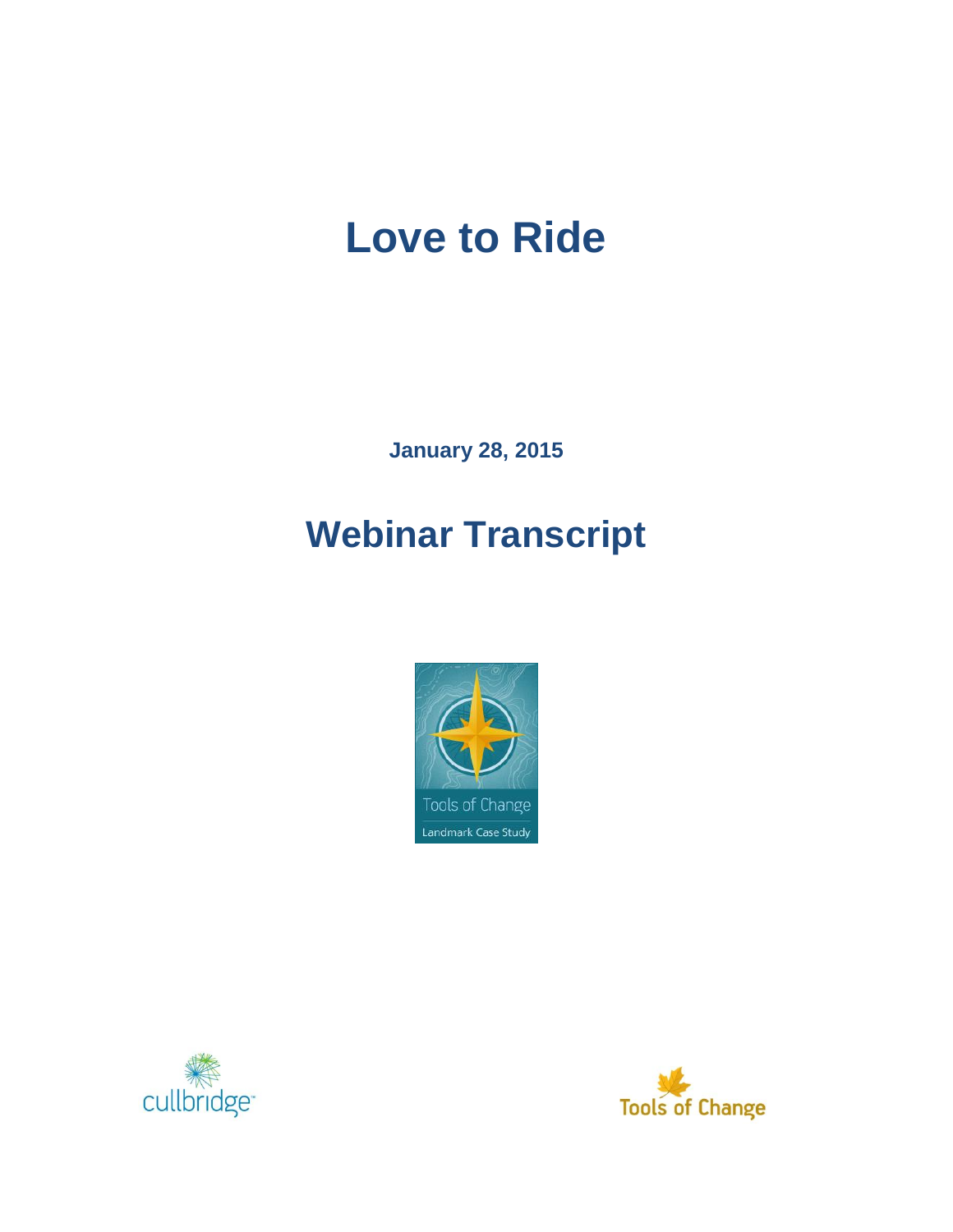

### Landmark Designation

The program described in this case study was designated in 2014.

Designation as a Landmark (best practice) case study through our peer selection process recognizes programs and social marketing approaches considered to be among the most successful in the world. They are nominated through an open nomination process and by our peer-selection panels and Tools of Change staff, and then scored by the selection panels based on impact, innovation, replicability and adaptability.

The panel that designated this program consisted of:

- Mark Dessauer, Blue Cross Blue Shield of NC Foundation
- Jacky Kennedy, Green Communities Canada
- Ryan Lanyon, City of Toronto
- Nathalie Lapointe, Federation of Canadian Municipalities
- Patricia Lucy, Translink
- David Levinger, Mobility Education Foundation
- Geoff Noxon, Noxon Associates
- Chuck Wilsker, U.S. Telework Coalition
- Phil Winters, CUTR and the University of South Florida

*This transcript covers a webinar held on January 28, 2015. Additional materials about this program can be found at: [http://toolsofchange.com/en/case-studies/detail/682.](http://toolsofchange.com/en/case-studies/detail/682)*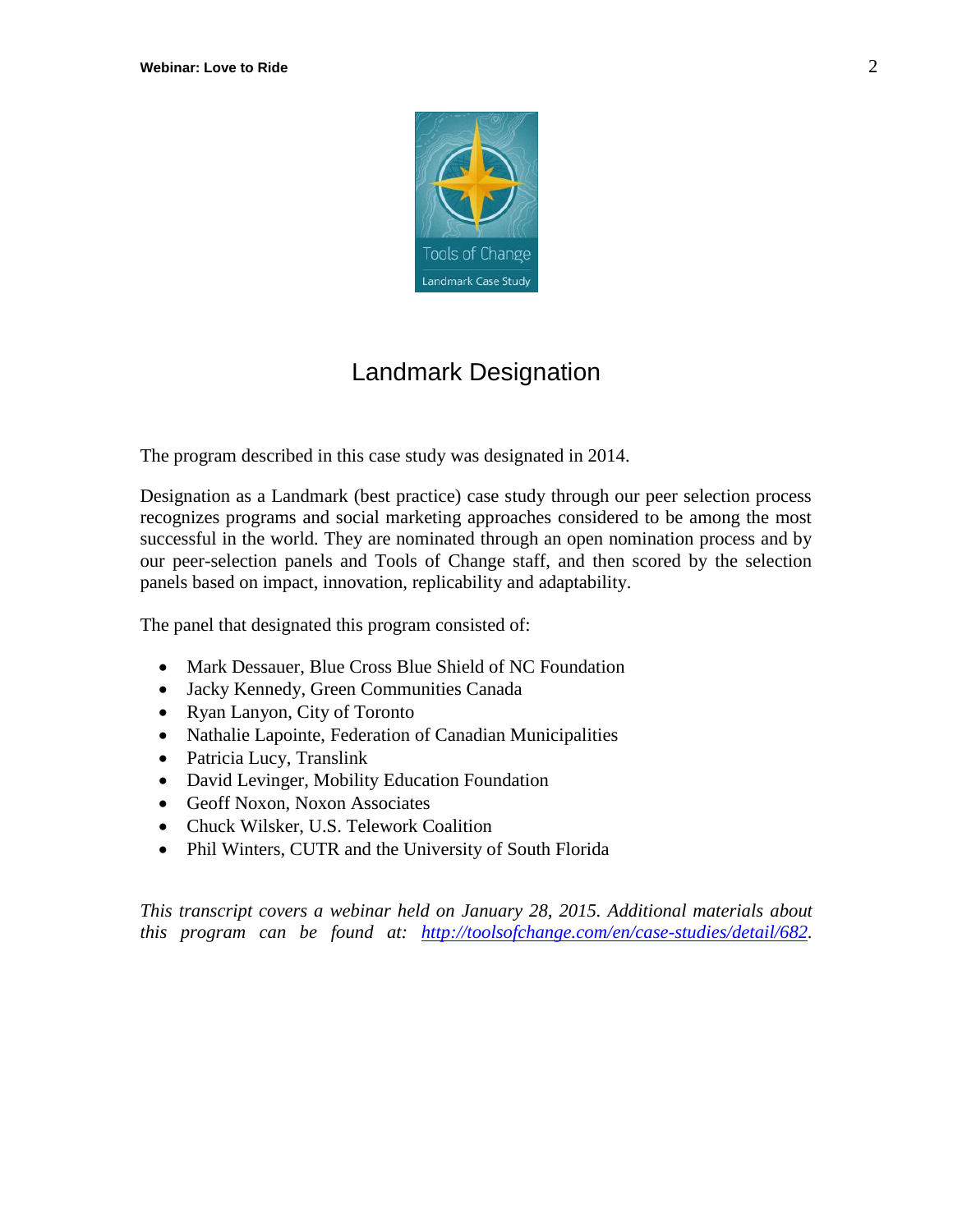#### **Introduction by Jay Kassirer**

Welcome, everyone, to today's Highlights webinar featuring the Love to Ride program. The Landmark peer selection panel was impressed by the way this program segments its audience and then tailors communications accordingly. Panelists also praised the way the program builds engagement over time – which as one panelist noted is rare among challenge programs – and the way it uses electronic media to do all of that costeffectively.

Today's speaker, **Thomas Stokell** is a social marketer with more than 12 years' experience designing behaviour change programs specifically to promote cycling. He ran National Bike Week in New Zealand for five years, and piloted New Zealand's first Workplace Cycle Challenge in 2002. He moved to the UK in 2007 and established Love to Ride – an organization which designs, delivers, and champions effective behaviour change programs to get more people cycling.

#### **Thomas Stokell, Love to Ride**

I'm excited about sharing with you all we've learned about how to get more people cycling and how to apply behaviour change theory to sustainable behaviour.

Before I get into talking about our little journey, I'd be interested to note how often – in the last 12 months – you have ridden a bike. [Poll] Now, if in the summertime you would normally ride a bike once every couple of weeks – once a week or once every other week or more often – please give me the little high five button. [Poll] A few of you ride bikes, which is useful background.

[Slide] I'll give you a little more background on the Love to Ride journey, where we've come from and where we're going. The workplace cycle challenge is the case study that we'll be talking about today when we talk about behaviour change theory and of course there'll be time at the end for questions.

[Slide] I'm from New Zealand, where I worked for the Health Sponsorship Council (HSC) which has since been rebranded to the Health Promotion Agency. It's a government organized non-governmental organization – so it was a sort of GONGO as we call them in the UK. They did smoke-free and sun-smart behaviour; they had a healthy eating brand and a problem gambling brand. It was very much the government taking a lead on social marketing in New Zealand and encouraging healthy behaviour.

[Slide] I worked on the bike rides brand for a few years and then I moved to the UK, where I developed Challenge for Change, which has since rebranded to Love to Ride.

[Slide] Love to Ride is the online platform to get more people riding bikes – that's very much our mission – and results, as we know in social marketing, are very important to us. So what have we achieved? We've engaged over 113,000 people. Key for us is our name tag and audience of non-cyclists who don't yet ride. Lots of organizations, towns, cities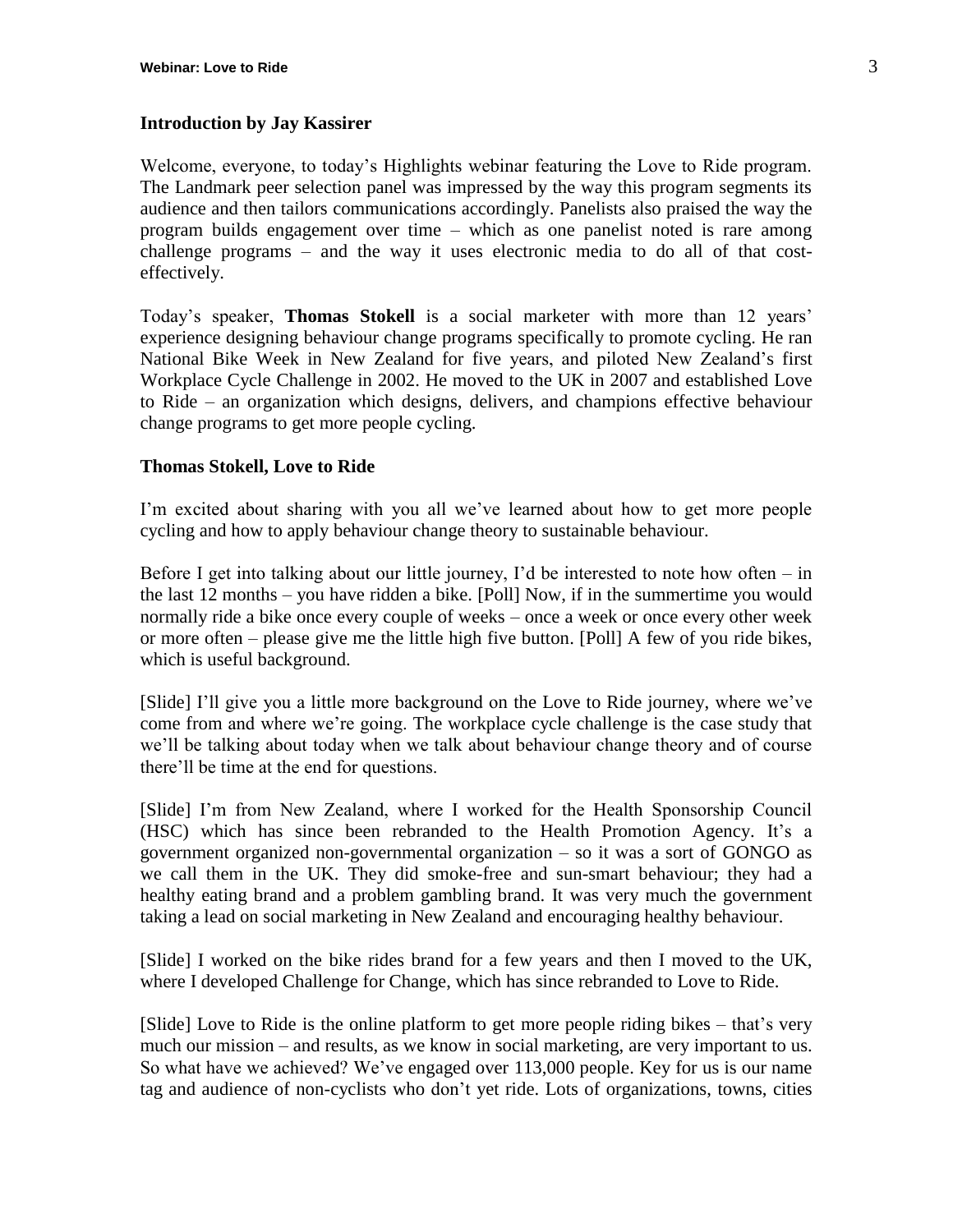and countries. You can see in this diagram that about 51% of our participants are existing riders. For every existing rider, we're getting either a non- or an occasional rider – our primary target audience.

[Slide] What's the actual change in behaviour? We survey people when they register into the program and get a baseline level of their behaviour. A key question we ask is: In the last 12 months, about how often have you ridden a bike? The options are: Not at all; Maybe a few times; About once a month; One to three times a month; Once a week; Two or more days a week; or Four days a week or more often. We measure people's behaviour again typically three to six months after the intervention – after the Cycle Challenge, in this case.

These are the statistics of the former non-cyclists. You can see that 40% are now cycling once a week or more often, and 35% – one in three – have taken up riding to work. Not everybody, but that's not a bad outcome for a cycling intervention like this. Of the people who were riding bikes but not yet commuting, about one in three of them take up riding – on average – once a week or more often. Not too bad from a behaviour change standpoint.

[Slide] We used to white label the programs we ran in each city and used to use the city's branding. The problem with that was that cities didn't typically have the most engaging business-to-consumer brands, and so that's why we came up with Love to Ride – to bring all our work under one cool, fun umbrella. That was to communicate that it was all about having some fun and giving riding a go, and spreading the love of riding. If you already love to ride, spread the love. Let's get more people riding!

[Slides] The program has a website and an app. Here's a shot from a project we ran in Atlanta recently. I'll take you through the website a bit later on. You can see in this screenshot of a lead table, that we have companies competing in the size categories, so a small company isn't competing against a big company.

The scores are actually based on participation. A lot of other cycle challenges tend to score based on miles ridden or number of trips. What we came to find with those types of miles-based challenges is that all the existing riders go, "Great! Hey, Bob.... me and you this weekend. Let's do 100 miles. Really crank up our points and we can win this thing for our whole company, no problem." This incentivizes the existing riders to ride more often or ride greater distances, or even just to log their existing rides and not have much impact on behaviour at all.

The game that we play is to engage those existing riders and we say to them: "Look: it's not about doing the most miles. It's about looking around your office and seeing who you can encourage to jump back on a bike and give riding a go. See how many of your colleagues you can get to experience how easy and enjoyable riding a bike can be." Because one of the key theories that we operate on is the idea that if you say to somebody, "Hey, you should ride to work. It's good for you. It's good for the environment. You'll save money. Give it a go," and they say, "Whoa. No way. I can't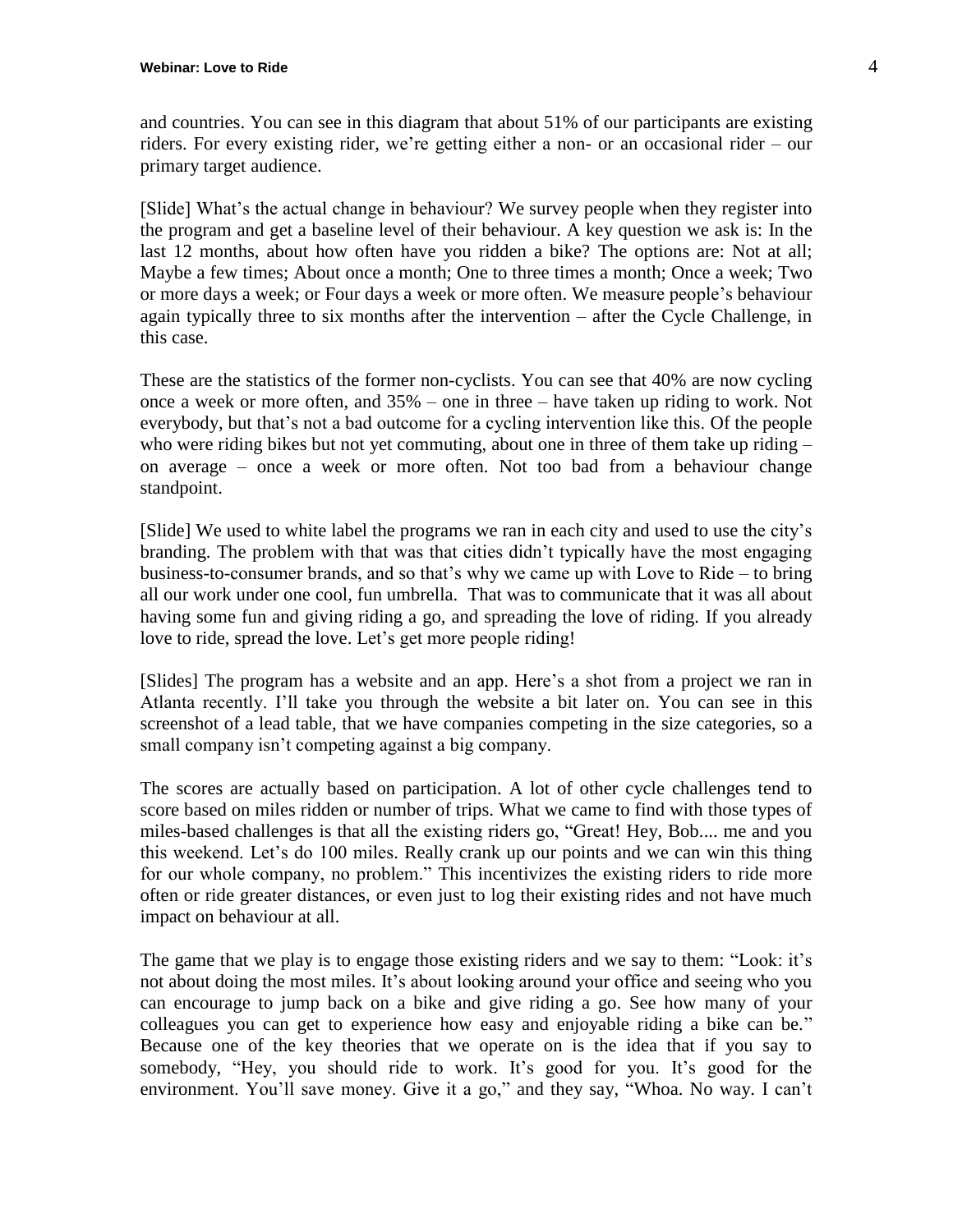ride to work. You're crazy. It's too far. It's too hard. It's too sweaty. It's too rainy, it's too whatever." All those barriers – both perceived and real barriers – come to the fore.

Instead of having that big mountain to climb – "Hey, jump to the top of this mountain. It's easy; it's fun; you'll save money" – we get people to take to take this first step on that journey up that mountain. For us, that first step is riding a bike for just ten minutes or more. That's what that participation score is: what percentage of your staff can you get to ride a bike for just ten minutes more, and have some fun giving riding a bike a go?

What you find is that when you say, "Hey, you should ride a bike" and they reply "Oh, I can't ride a bike" you can just say back "It's just ten minutes. We're trying to beat the marketing team. They're on 35% and if you ride we'll be on 42% and we'll be in the lead. Come on, you can borrow my bike. The whole team's going to do it. Give it a go." Then they say "Oh, all right. I'll give it a go." Then they get on the bike and say "You know, actually, this isn't so bad. This isn't as scary or as hard as I thought it was. It's actually quite fun."

They come off the bike feeling really pretty good, and obviously a whole lot of behavioural switches are getting switched. They don't identify as a cyclist but they've just ridden a bike. They perceived that riding was hard and scary but they've just had an experience where it was actually quite easy and a lot of fun. Of course, physically, they've just ridden a bike for ten minutes, so physically a lot of the good hormones are rushing around too. It's quite a powerful behaviour change – a little tiny baby step on that bigger journey to riding a bike more often.

[Slide] That was a key theory of ours for a long time. About 18 months ago now, we decided to get a clean piece of paper out and look at how we apply behaviour change theory to cycling. Look at all the newer research that's coming out, and just take a holistic view of what's happening. We came up with this four-part behaviour change framework.

#### **1. User Journey**

[Slide] The first element for us is to understand the user journey – the journey someone goes on from not thinking about riding, to thinking about it to trying it out, to getting a bike, to riding a little, a little more, a little more, and obviously riding to work. In this illustration we use a ladder so you can see those different steps similar to that mountain analogy of getting someone from not thinking about it or thinking about it to jumping to the top of the ladder.

#### **2. Barriers and Benefits**

[Slide] This is the next element of our framework, for anyone who's familiar with community-based social marketing. The previous slide looks a lot like behaviour change. Each of those steps has different barriers and benefits to it. Cycling as an overall behaviour obviously has a number of barriers. It's not really useful to understand that this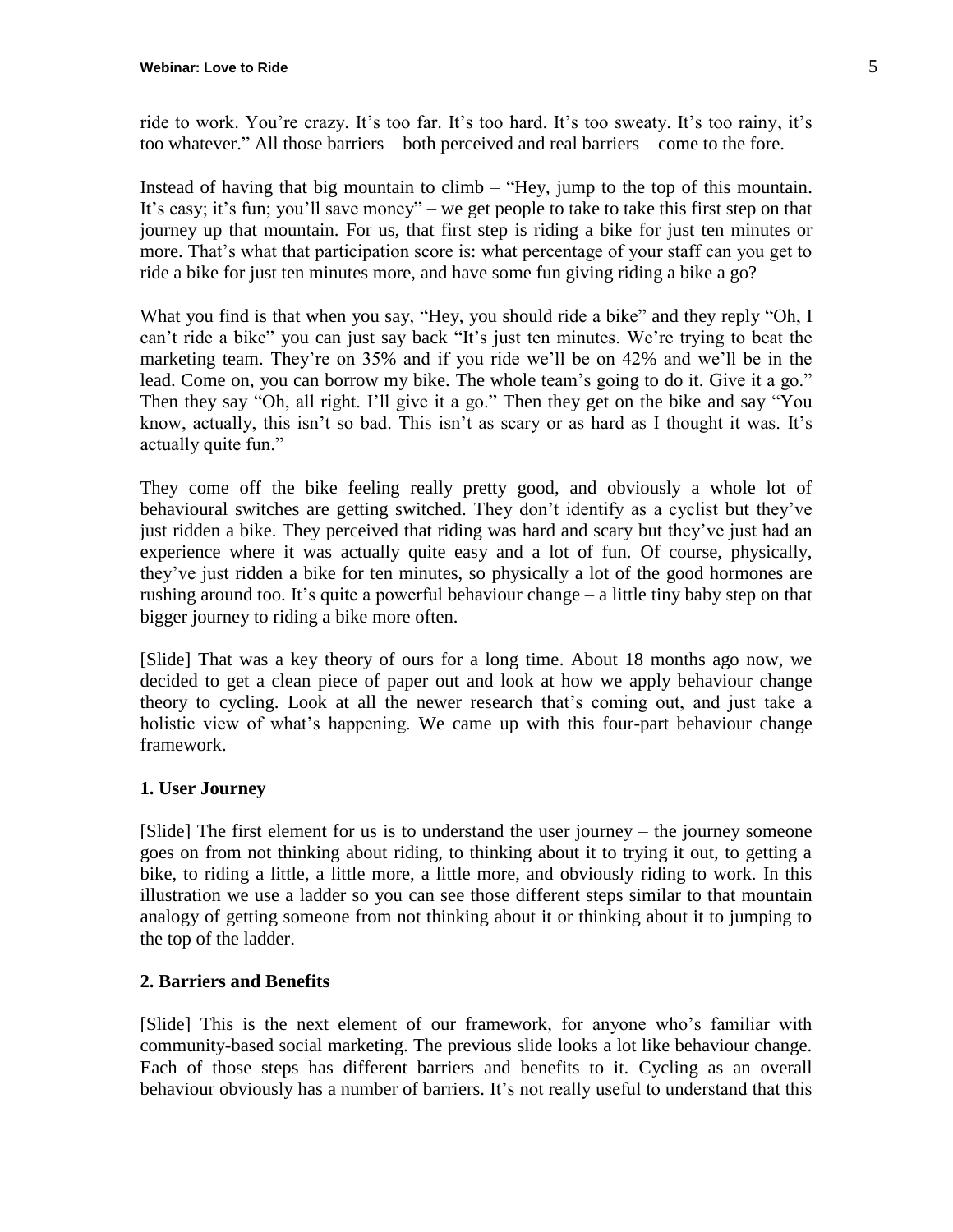massive behaviour called "cycling to work" or "cycling regularly" has lots of barriers. It's more useful to acknowledge where those barriers sit in this behaviour change process.

[Slide] So what we wanted to do was to identify what steps, what stage of change individuals are at and what barriers they have. Naturally, the barriers that people face when we're encouraging them to try riding – even for ten minutes – are: fear of perceived safety, time ("Oh, I don't have time to ride for ten minutes today"), a lack of motivation still to jump on a bike; no access to a bike at work, or the weather might be bad that day when you're trying to encourage them. Those barriers are very different from getting a bike. They might not have money or they might not know what kind of bike to buy ("Should I get a mountain bike or a city bike or a road bike?"). They might have a bike already but it might not be rideable.

[Slide] There are different barriers when riding to work – be it too far, the weather, lack of facilities, or they might not know an appropriate route. It's important for us to understand where people are at, and so we ask that on the survey. I mentioned earlier about identifying what stage people are at in terms of current behaviour. Keep in mind we do take into account seasonality.

[Slide] We classify a non-cyclist as "Not at all" or "A few times." We classify an occasional cyclist as "One to three times a month" or "Once a week," and a regular rider as "Two or more days a week."

[Slide] The next part of the survey changes. For a new rider, we ask questions about the barriers they face like "I don't own a bike," "I'm not confident," "My bike needs fixing up," etc. We ask different questions of the existing riders, questions that we can use to help them encourage their colleagues. For example, we ask "Thinking about your colleagues, pick one colleague who you think you can get on a bike as part of the Challenge." The person might say "Oh, I can probably get James on a bike actually." Then we can email them and ask "Did you get James on a bike yet?" This gets them to make a small commitment to do that, and identifies a next step as well.

[Slides] This is where the Love to Ride platform comes into its own. I'm going to show you a few things on our website. Here you can see an activity feed, and there's actually a whole other section up above here which I've cut off for the purposes of this screenshot. You can add photos in here. And there's this cool little high five button that you can click and it actually gives that person a high five  $-$  it's like giving someone a "like." You can high five people for setting goals or achieving goals or for doing rides or for encouraging other people to ride bikes.

[Slide] See this announcement feature over here? These announcements are personalized for each viewer; they're on the screen for five seconds or so and then there's a new one. This one is promoting free cycling courses, which a lot of cities around the world do offer to give people confidence on a bike. That is key intervention because it helps people overcome that barrier of not feeling confident. But that's not really a relevant message to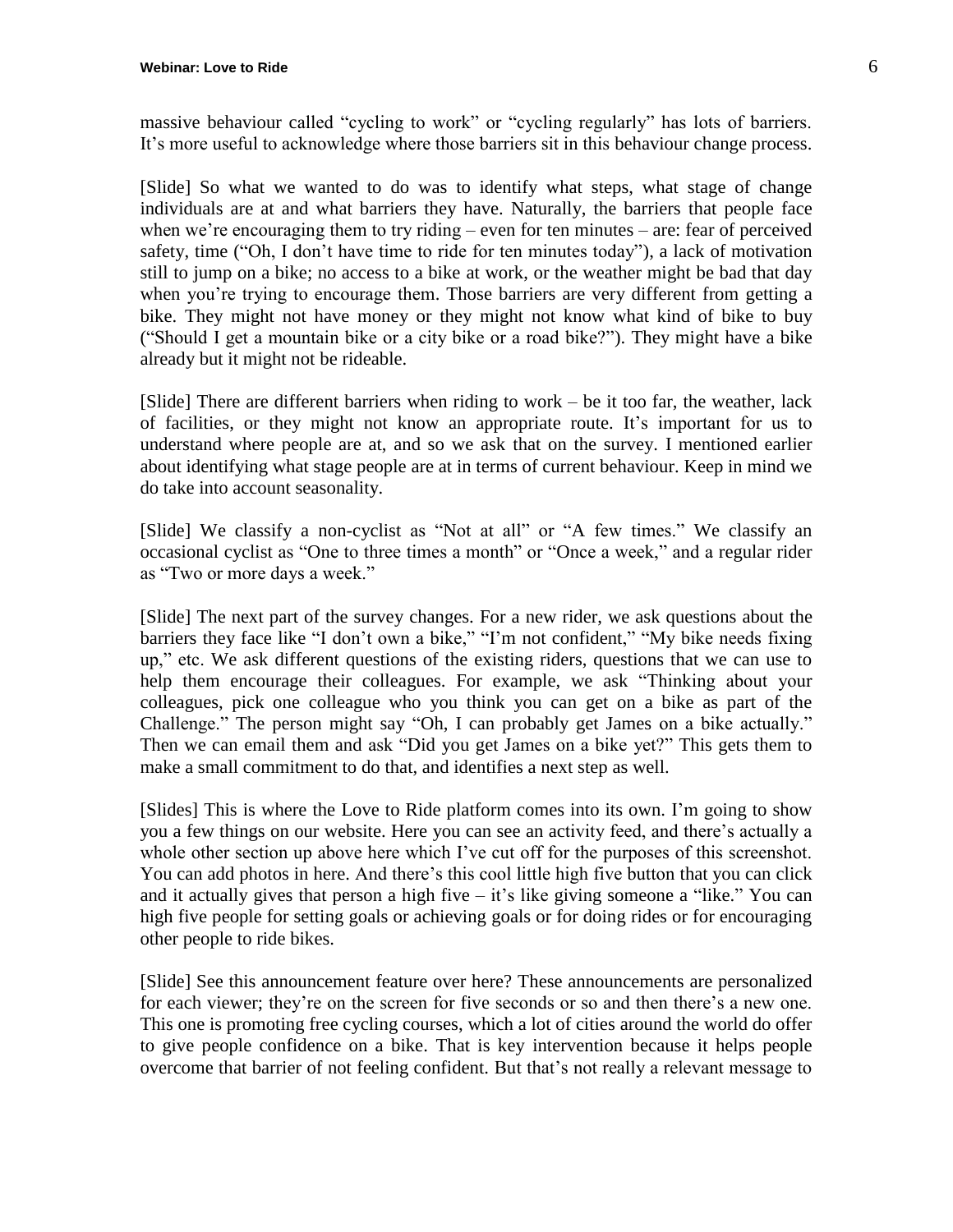the existing riders. Instead, we show existing riders different messages like "Hey, get your friends or your colleagues to do a cycling course."

[Slides] Here you can see the back end or administrative part of our website. You can see the title that we've given that announcement, and that it links to a partner website. It's very important for us that our partners in all the local programs get promoted through the Love to Ride platform. Love to Ride's a global platform with a local focus. The brand is just perfect for that – Love to Ride Sydney, Love to Ride New York, Love to Ride Paris – it works really well in that regard.

You can see that it's pretty easy to add fields in for these targeted announcements. You can choose which sites the announcements will show on, and what language they will be in. Love to Ride is also **multilingual**. You can also choose to show the messages to people who select specific motivators and barriers.

In the survey, we ask specifically about confidence: "How confident do you feel when you're riding a bike on the road?" "Not at all confident," "Somewhat confident – I like to ride on quiet streets," and "Very confident – I'm happy to ride in traffic."

[Slide] Facebook and all the commercial advertisers have very sophisticated tools for targeting people like us with messages to get us to buy stuff and do things. The Love to Ride technology enables us to apply behaviour change theory, identify barriers and use technology to target the right messages for the right people at the right time.

#### **3. Monitoring**

[Slide] I don't have this on my slide, but you'll see there's a third step here: monitoring. We can also set up a monitoring question. So if you identified – in your baseline survey – that you didn't own a bike, we would show you a few things. We'd show to you some tips on buying a bike; we might find a local bike shop to give discounts to people on Love to Ride in the area to go into that store and get a discount or some kind of offer. You would see those kinds of announcements on the website and of course in the emails that we send out to you, because we use this information not just on the website – with targeted advertisements – but also in the email.

This monitoring question can be set up so that it asks you, six weeks after your baseline survey, "Hey, Jay, have you bought a bike recently?" And you would just say, "Yep, got one," or, "Nope, not yet." If you click, "Yep, got one," then in this monitoring section here, you can get a response message like, "Hey, that's great. Happy riding" or some other lead on something else or, "Have you seen (name of colleague) riding?" or "Have you seen these tips on riding a bike?" We reinforce that we have information and support for them to do that. Of course that information is stored in the back end and so we can measure how people are progressing through the stages of change.

[Slide] This is obviously a simplified perspective into this terribly complex thing called human behaviour and reality. This linear progression through these different stages is a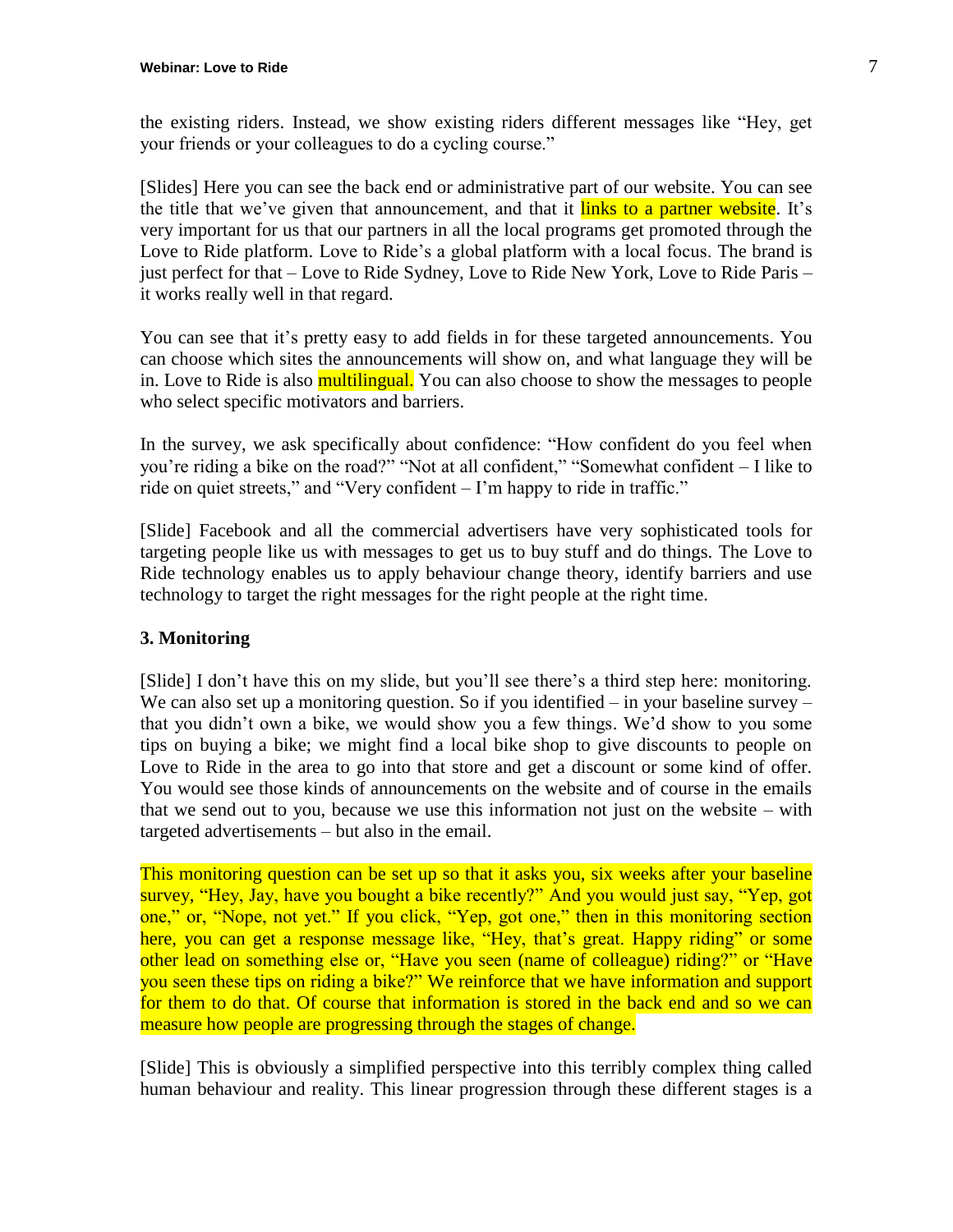limited view, but it's been very helpful in helping to identify where people are at and how we can help them ride more often.

#### **4. Make it Fun and Self- Reinforcing Through Techology**

[Slide] The next step in our behaviour change model is to look at how we apply different behaviour changes at different stages, overcoming different barriers. Obviously we want to do it with technology, we want to do it correctly and we want to do it fun, because our brand is very much about having fun.

[Slide] This is a snapshot of the different theories that we are applying in our work. The first one, which we talked about a little earlier, is the idea of self-perception: that if you give someone a positive experience of a behaviour – even for just ten minutes – you help to break down old perceptions that it is hard or scary and replaces these with new perceptions that it's easy and fun. And that increases the likelihood of taking up cycling.

After that short positive experience we find people saying, "Actually, you know what? That wasn't too bad. Maybe I will get into riding a bike." They then  $-$  obviously  $$ register on the Love to Ride platform, so we can assist them to become confident and capable regular riders or commuter riders, and we get more people riding. This theory can be applied to lots of different behaviours in terms of giving people a short experience.

In the transport field, you might say to someone, "Hey, you should car-share to work; you'll save money. You can save this much a year and get all the benefits of car sharing." People will tend to say back, "Oh, no. Some days I go to the gym and some days I've got to pick the kids up and it just wouldn't be convenient for me to car share." You can say back to them, "Well, you don't need to go every day. But just try it once and see how you get on with it." When they do that they have a positive experience of it and they say, "Actually, it wasn't so bad at all. It made me leave the office at 5:30 instead of drifting until a bit later. It was actually really fun commuting into work with my colleague. We had a great conversation. Okay."

[Slides] The Fogg Behaviour Model (BMAT) behaviour model is one that I quite like. There are different versions of it and more advanced and sophisticated versions of it, but I like the simplicity of this chart. It says that a behaviour is a factor of the amount of motivation people have, their ability to do that behaviour, and then some trigger to encourage them to do it. That trigger might be external or it might be internal. The chart predicts that if we say to somebody, "Hey, you should ride your bike. Ride to work, it's Ride to Work Day, give that a go," and that person is not that motivated to ride to work and it falls into the "hard to do" category, the behaviour might fall below this action line and the trigger's not going to work – it will fail.

However, if we instead say, "Hey, ride a bike for ten minutes. We're trying to beat the marketing team. We all can win prizes. If you ride a bike, you will get a cinema ticket to any film you like at the cinema and we're trying to get our whole team going. Come on. It's nice and easy. It's just ten minutes." Motivation is getting a bit higher. "You could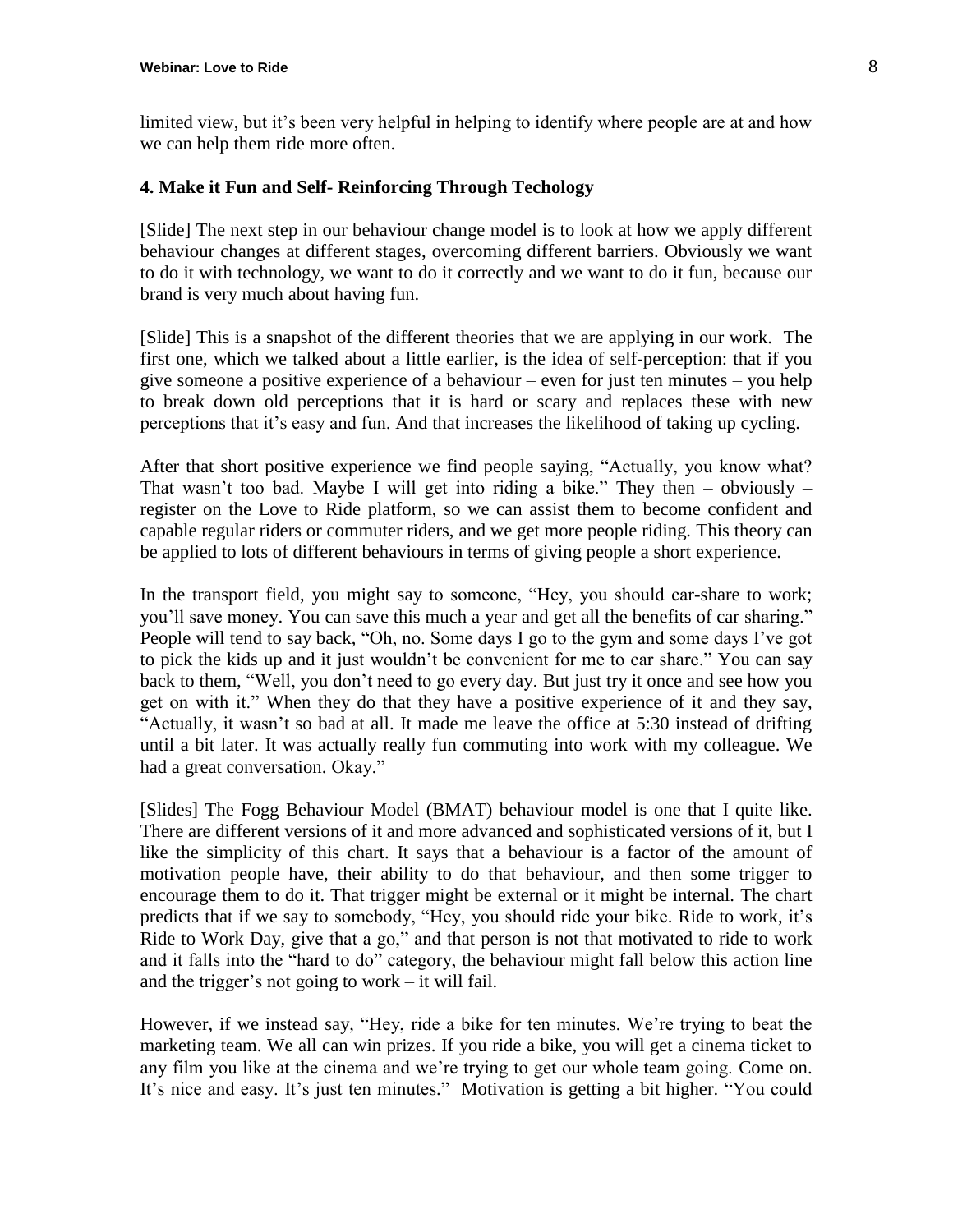borrow my bike. We're all going down to the car park at lunch and getting on Tom's bike and going around the car park." Once you get above this line on the chart, a trigger for that behaviour – in this case cycling behaviour – is going to be more successful.

[Slide] Now reinforcements and incentives have a role to play, as we know. Providing little incentives in our experience is the cherry on the top. Sometimes people teeter on the edge, but have more or less made the decision that they want to get involved and ride a bike. A small incentive just helps them justify it in their own head. It helps them overcome their barrier. But if bribing people more or less changes people's behaviours, then it would be easy to just pay them, but it's more complex, especially with something like cycling where there are a lot of barriers in some cases.

Some other programs focus a lot on the incentives, but we think it's the barriers that stop people cycling and that once you start cycling it's pretty much a self-rewarding behaviour. You feel good; it's a great experience of freedom and the air rushing through your hair and all those wonderful things. Then you have health benefits, you save money. There are already a lot of intrinsic rewards for cycling, so we focus more on the barriers and helping people overcome those barriers in a fun, effective way and begin to love to ride.

We do offer encouragement as people fill in the online trip log. If someone says, "I cycled 18 miles per day for transport," they get a personalized pop-up message. The message changes; we must have 20-odd different messages in there to keep it fresh. The message might be something like, "People who ride bikes are hot – that's you," or something sort of fun and playful. We do give prizes and incentives away as part of the Challenge and I think they're an important part of this kind of competition.

[Slide] We also have this Virtual Ride feature, which is another kind of inherent reward program. As you log your rides, you can see yourself moving through this journey, and you get these pop-ups that come up along the way and give you fun and interesting facts. But we also say stuff in there like, "As you go through Taunton, you come up behind a big truck. But you know not to go up the left hand side of the truck on the inside because you've seen this video on how dangerous that is." And the "this video" link links to a video which shows how massive trucks' blind spots are. Or it might say something like, "You're biking through London and it's chucking down with rain. But, thankfully, you've read these tips on cycling in the wet." At the same time as you want to encourage people, we also want to inform them about safe riding.

[Slide] There are special messages when you reach goals and you can add photos. You can also high five people when they reach their goals, and post photos.

[Slide] Another of these theories is from Bill Smith: "Make it easy, popular, and fun." There's a lot of overlap here, because if you make a behaviour easy – that this ability here in the BMAT model – and if you make it popular and fun, that's obviously the motivation in there as well. We talked about gamification in terms of rewarding people, creating little competitions. Actually I prefer to use the term "applying game mechanics to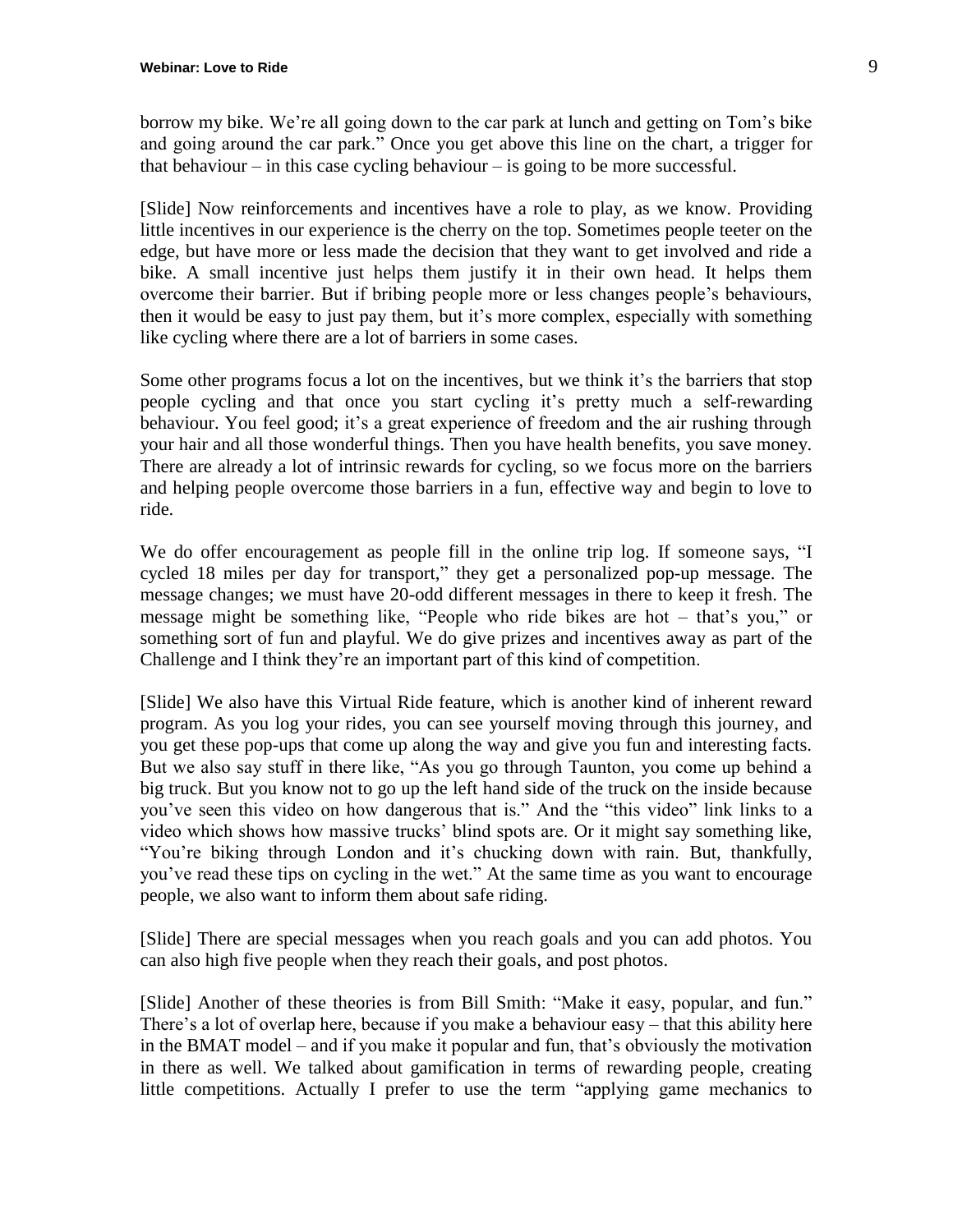behaviour" as opposed to "gamification" where we take the things that make games successful and apply them to behaviour.

We've talked about some of these. Prompts, that's kind of like triggers. There's obviously a number of ways that we prompt people to do various things. I mentioned before the email we send out to people: "Hey, Jay, did you get your colleague, James, on a bike yet?" "Hey, it's the last week of the Challenge. It's a beautiful day outside. Why not take your bike down and get some of your colleagues to jump on a bike this lunchtime?"

Social norming is interesting. We want to achieve a cultural change in our cities around the world regarding cycling. We look at those bigger cultural effects, smaller ones in the workplace, looking at what we can do achieve changes there. You might get one regular rider out of seven program participants, as was the case in New Zealand, and then the next year have three of the seven cycling regularly. And then by the end of the following year they had four regular riders and two occasional riders, and only one person hasn't taken up riding.

With that Workplace Challenge, we typically go into a city and we work with the city, the advocates, the health promoters, everybody, to engage business. We typically get between 40 to 200 companies engaged. We support that company. We get them to select team champions and we provide them with posters and send them draft texts they can email out to their colleagues and mention in staff meetings. We also phone them with tips and ideas for engaging their colleagues in the Challenge. The Challenge runs over three weeks. We've run more than 100 of those around the world now. That's our main program of Love to Ride.

One big focus is having more social tools so that we can give people easy and quick ways of spreading the love, of promoting the benefits of riding, of sending invitations to ride out to their friends. I've got a good friend here in Atlanta, where I'm based at the moment, called Butler and he doesn't currently ride. He used to ride. He owned a bike when he was younger, but then he had glass bottles thrown at him by some other mean kids and so he hadn't ridden in a while. I'm really keen to take him for a ride and get him to experience it as my latest experiment in using these social tools online to encourage my friends to ride.

The last piece of theory has to do with taking baby steps. Imagine getting someone to floss their teeth every day. That might be quite a big deal for some people, or they might perceive that as taking too much time or whatever. The idea here would be to say to people, "Just floss one tooth. Just the one quickly – floss one a day. And that's that." And of course, once they have the floss out and they've just done the one tooth, they think, "Oh, well, I may as well do the other ones then, I guess."

The same idea holds with going for a run. If you start running, you might say, "Hey, look. Just put your running shoes on and go from there." Once they have their running shoes on they tend to say, "Oh, I'll just go around the block," and of course once they've gone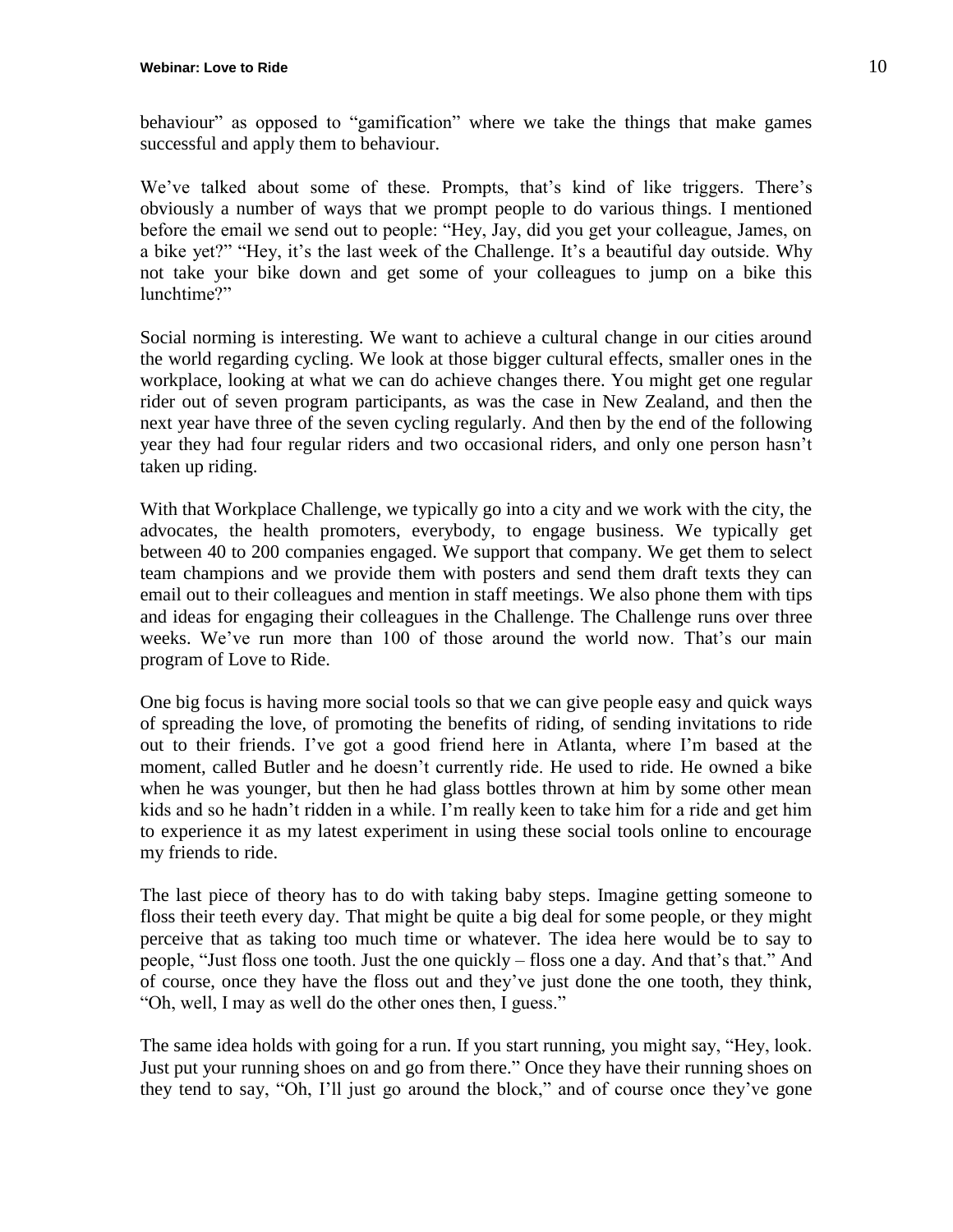around the block they say, "Oh, I'll just go around the park." It is critical to break down those big mountains into baby steps in the right direction.

[Slide] You can check out [www.lovetoride.org](http://www.lovetoride.org/) and there's an animation there which summarizes how we do our segmentation and targeting of information. We're really excited to be best in the U.S. at the moment and excited about getting more and more people riding, and scaling what we're doing to the world. Thanks very much.

#### **Q&A**

**Jay Kassirer**: Thank you, Thomas. That was a great presentation. I hope we'll get people thinking about how they can apply similar approaches to their programs. Some people may actually want to work with you directly. We have a number of questions coming in from participants, but first I'm going to ask, what would it mean to work with you? A number of panelists wanted us to be very clear about how this program is funded and who you are. Who's doing this great work?

**Thomas Stokell**: We typically get most of our funding from cities, and they often access federal money to implement these kinds of programs. In the UK, for instance, there's the Local Sustainable Transport Fund, where cities applied and were awarded money to encourage sustainable travel. In the U.S. there are funding dollars for cleaner air and health promotion. It really depends on the cities we're working in – the areas we're working in – where the funding is available.

**Jay Kassirer**: Is your organization a non-government organization (NGO) or a company?

**Thomas Stokell**: We're a social enterprise so we're set up as a business with a social mission.

**Jay Kassirer**: Would you say what you mean by that? How is that any different than other businesses?

**Thomas Stokell**: We're essentially a business, but with a pretty strong social mission in terms of reinvesting profit and not stripping our cash from the business and all that kind of stuff. We're not a NGO, and we haven't set ourselves up as a charity mainly because we haven't seen a need for that because all of us at Love to Ride are passionate about riding; there are about 12 people on the board to oversee how things are run, how the company is doing.

Q: Is the platform available for local organizations to customize it with their own logos and so on? How do you work with people, and at what point is there a cost  $-$  if any  $-$  for support that you offer?

**Thomas Stokell**: We take the cost of developing this platform and spread it amongst all the organizations that are using it, so there is a fee for using it at some level. You can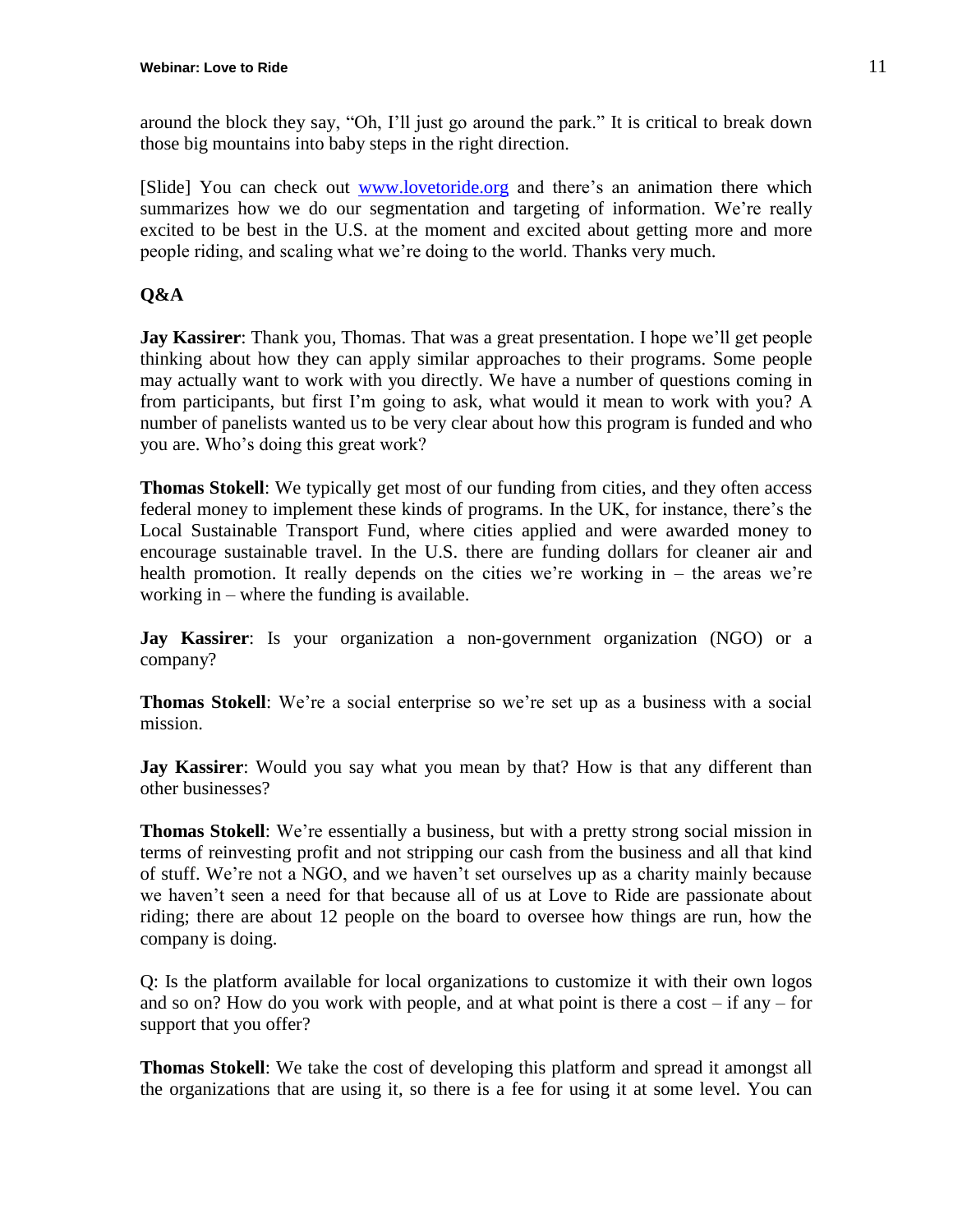encourage people to join Love to Ride for free and just point people towards it. We want to keep bringing the cost of being associated with this platform down and down and down and make it more available so there are a few things that we're doing. One is we're having different local partner levels, the lowest level being: "Encourage people to use the platform," and then you can control a targeted ad space on there. You can target different messages at different audiences. That's totally free. There's no logo on there or anything like that.

The next step up would be to get your logo on there, be able to get some pages, add targeted announcements, and include stuff in the newsletters that go out to participants.

The next level above is that you're running some kind of program on there so we have different challenge models, from the full Workplace Challenge – which is quite an involved process – to a more social team-based challenge where teams of four people register. You can get points for how much riding participants do and how many new participants they recruit – for example one point per mile and ten points per ride, 50 points for every existing rider you encourage to join the Challenge, and 300 points for every new rider you get to join the Challenge.

We want to make Love to Ride available for organizations of different budgets. Even advocacy groups can raise money for this and keep some of that money and give us a small portion of that money to set them up as a local platform, and to put their funded logo on there. They can use it as a tool to engage their community, encourage riding and communicate with their city to encourage riding.

Q: Can you tell us a little bit more about the targeted messages, and which messages you send to different groups. Can you give some examples? We saw the ladder and each of the groups you're targeting, and the different motivators and barriers.

**Thomas Stokell**: There are global, standardized messages. The tips on buying a bike are standard for someone who's at the stage where they are new to riding and they don't own a bike. For people who are not yet riding to work, we have some standard encouragement messaging. In terms of linking to the local initiatives, that's key for us. For instance, if the local advocacy group is running some kind of course for new riders then we can have messaging around that. If they've got a family-friendly bike ride coming up we can promote that. We use a combination of the global, standardized messages that can scale, as well as the local, more personalized, customized messaging that we target at the relevant audience in that area.

Q: What steps do you take, if any, to ensure that cyclists are not only cycling, but cycling safely? When you are working with employers, how do you address their concerns about safety or liability?

**Thomas Stokell**: Encouraging safety is key for us. We do have safety messages, as I mentioned, that subtly run through the platform. We also have tips on riding safely and confidently. We like to link people in with actual on-the-ground stuff. I think all the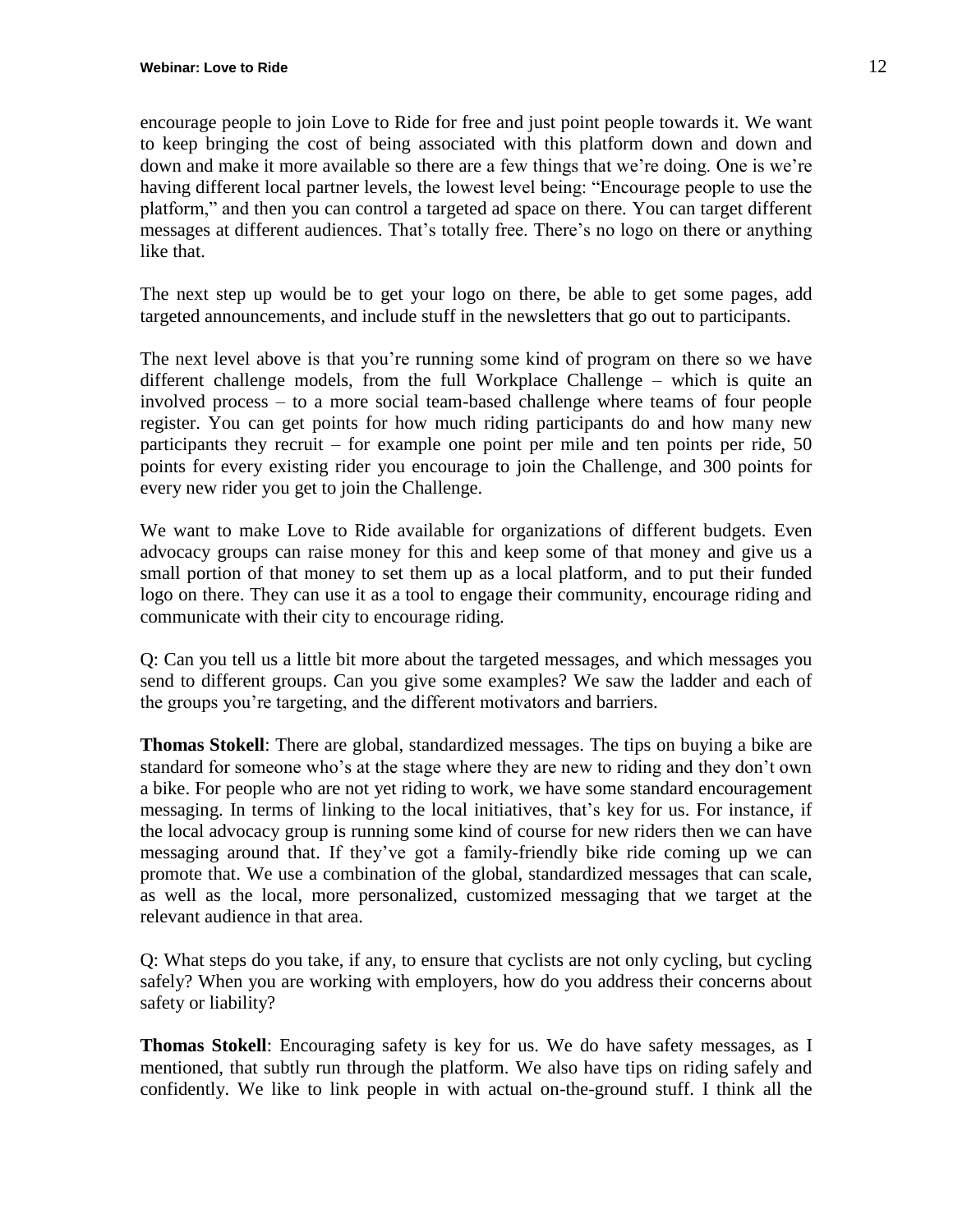online stuff in the world is great, but you can't beat getting on the road with someone who's experienced and getting that on-road experience. We also provide tips and advice to existing riders to help them to support their non-riding colleagues. We often go to employers and business parks and run events during the Challenge. We support them that way.

Regarding liability, people sign a disclaimer when they register on the platform as part of the program's terms and conditions. In different countries it differs. In Australia, they're pretty health and safety conscious and they have a national health service so they've got insurance concerns. But typically the disclaimer says, "We want to encourage you to ride safely. Please make sure that you do that and understand that we can't be there to monitor your safe riding. It's your responsibility to make sure that your bike is safe and that you follow the laws and the rules of the road," and all that kind of stuff. When we run these events on-site, we do pretty good risk assessments to identify what trouble areas there might be. For all the programs that we've run to-date, we haven't actually had too many problems – surprisingly – in that regard.

Q: When your organization is a partner – someone is partnering with you – do they then get access to all the metrics about participants and so on? Also, two municipalities in my area are thinking about purchasing data from Strava. Would the data from your Love to Ride app be available to municipalities? If they're participating, how does that all work?

**Thomas Stokell**: The local data are key. The [Strava](http://www.strava.com/) thing is really interesting, because if you look at the type of cyclists who use Strava and what Strava's for, typically it's for people who are really into riding to ride as fast as they can on different routes and competing with their friends and other people in the Strava community to see who can go from point A to point B the fastest. If you only look at these fast and fearless riders you are going to get a really skewed perspective in some regards of where your cycling infrastructure should be.

I was just talking yesterday with a client in Atlanta about this and how useful that existing, hardcore rider data is compared to all the other ways that we plan infrastructure in a city and what proportion that data actually made up. With Strava, you can single out the new riders, look at the times of day they're riding, how new riders are getting to work, etc., but it's a pretty skewed data set. We've got some other cool stuff on the work section to get more useful data around that, getting people to log one ride. We have an app that uses GPS so that people can see how people are getting to work by bike. It also identifies the stage of change. You saw that pie graph early on. About 30% of our users are new riders and about 20% are occasional riders. Strava wouldn't have that many new and occasional riders on their platform.

Q: What if a group of us got together and we wanted to have this work for a number of us across Ontario? How would that be set up? What kind of cost would need to be involved in order to get something like that started in a region?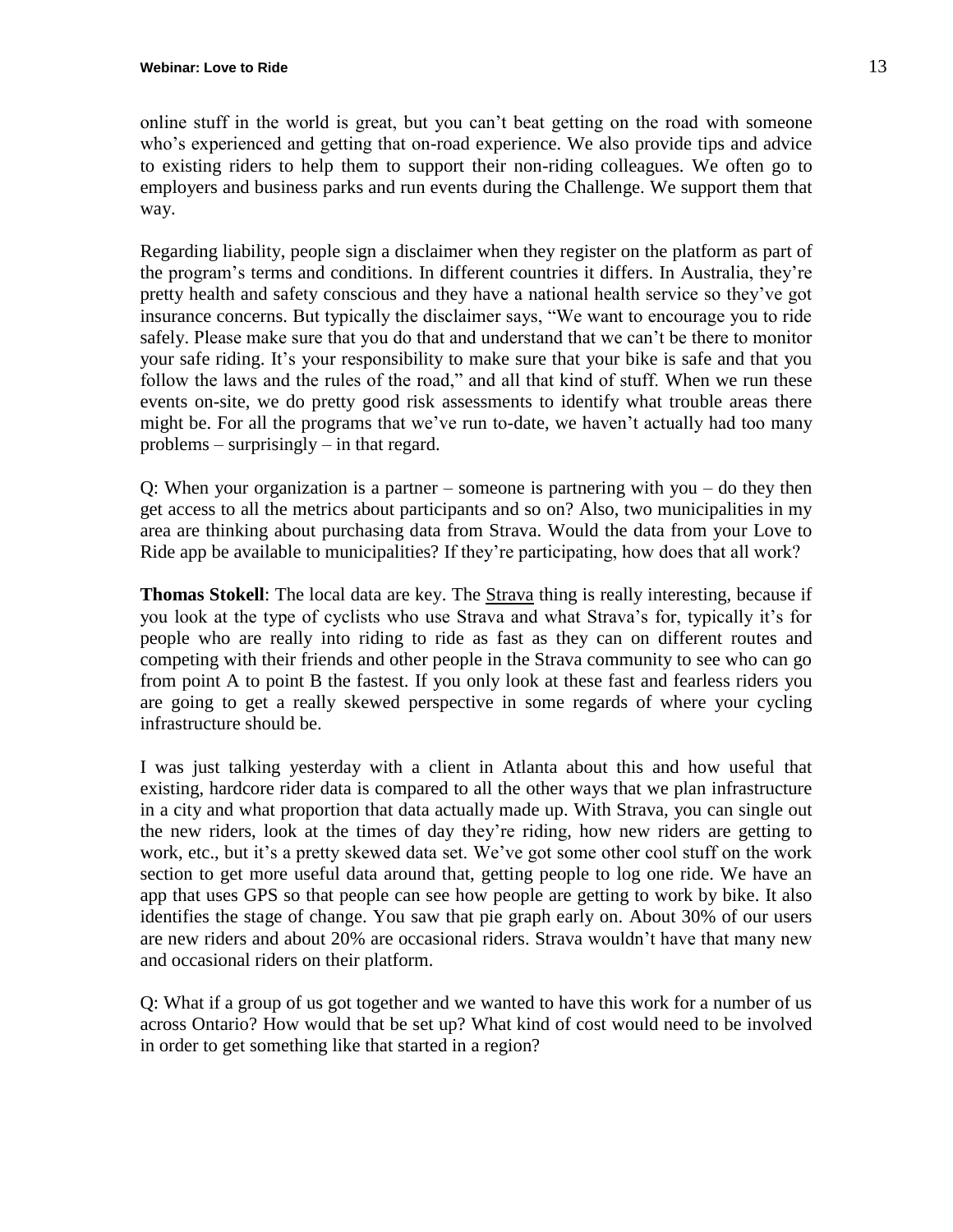**Thomas Stokell**: It depends on a few factors. First, how do-it-yourself (DIY) do you want it to be? Do you want us to provide the platform and some guidance on how to use it and leave you to promote it? Or do you want us to come in there and get a contractor to run the whole ship? To give you an idea of the cost at different levels: at the higher end we're doing a project now in Sydney, Australia; they want to engage 200 companies and 5,000 people and 1,500 new riders, so it's a pretty big project. We've got some light rail going in and need to get people on bikes before the traffic stops because of all the light rail construction. That's about an \$80,000 U.S. project. Compare that to \$3,000 or \$4,000 or even \$2,000 at the other end – providing a platform in a smaller city or region and sort of doing it DIY. There's a pretty big spectrum there of how we work with different sized organizations. We're open. It's a really useful platform and if people come to us and they really don't have a lot of money then we're very keen to find a way of working with them.

Q: Is there a blog section for new riders on Love to Ride?

**Thomas Stokell**: Yes. We ask for their stories, because I think people like to tell stories, and I think stories are useful for people. We actually recently upgraded our platform and that is something that we haven't migrated across as yet. It got some use and we got some interesting stories but we didn't prioritize it as a feature above some of the other features. I imagine it will go back in there in some form. We do ask people why they cycle or want to take up riding but not a lot yet.

Q: You've done some longer-term measurements of people. I've seen some data up to two or three years. Do people use this initially then when they reach a maintenance stage, level off their use? What do you see over time in terms of how the behaviours persist?

**Thomas Stokell**: There're a couple of different behaviour shifts we're talking about. One is obviously riding behaviour – and that's the main behaviour you want to encourage. The other behaviour we promote is the use of the Love to Ride platform. It's important to distinguish between the two. A lot of websites and apps like Strava want you to use their platforms. We've always believed that Love to Ride should encourage you to do the actual behaviour and get out and ride. Using Love to Ride is a way of encouraging you to do that and that's our focus so if people don't log all their rides on our website, that doesn't matter to us – I would rather that people were out on the road riding. We can find other ways of measuring their trips.

The Love to Ride website is available all year round. We have interesting things on the site year round, but we don't have a monthly email that goes out. Our emails are every six weeks, with some seasonality. I'd rather pique people's attention and bring them into Love to Ride two to four times a year than try and keep their attention all year round because eventually, you'll lose that attention and they'll stop reading your emails and they'll start deleting your emails or unsubscribing.

We would rather have a long-term relationship with people where we work with them intensively for a couple of times a year on different programs – maybe a Workplace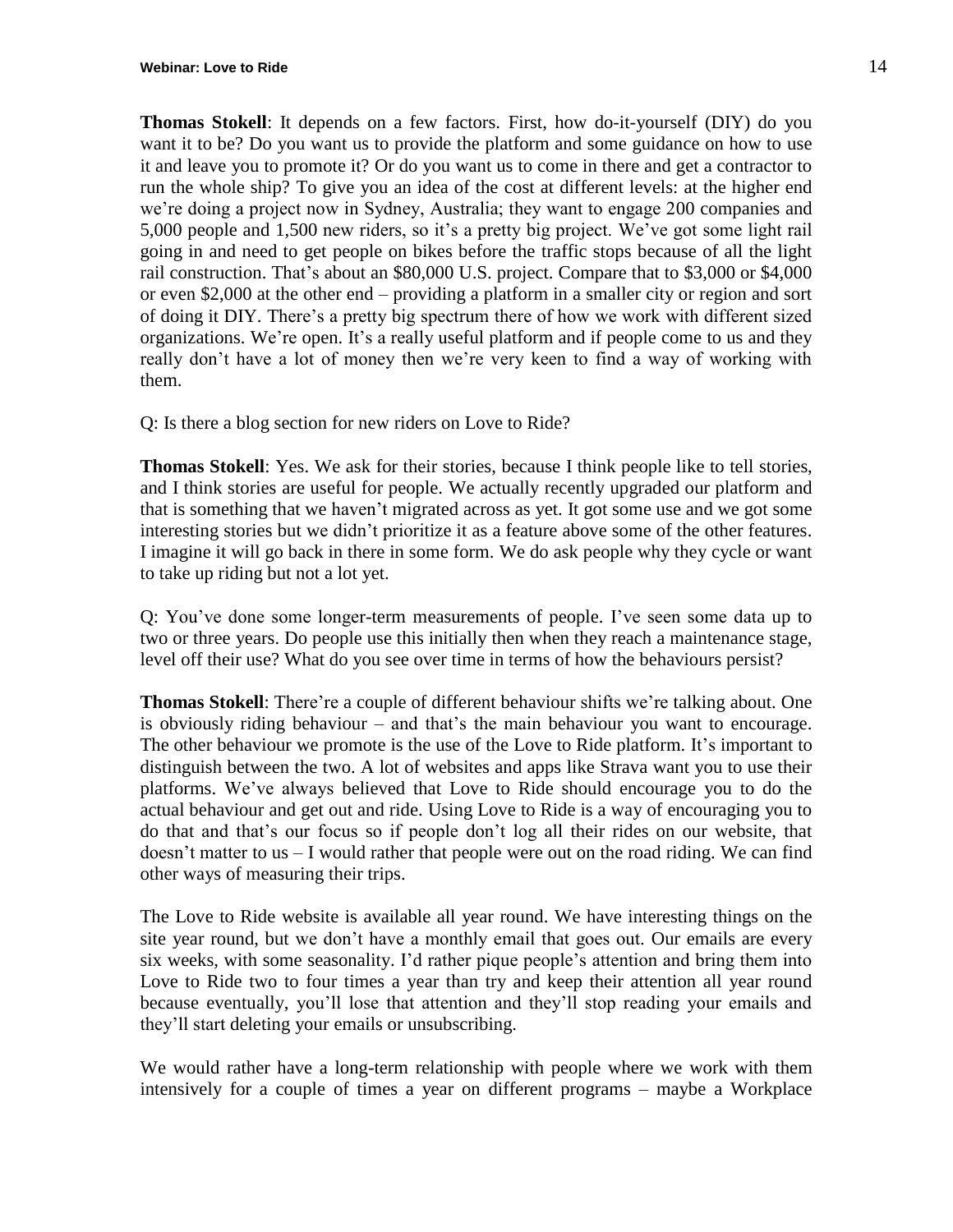Challenge and then a Ride to Work Challenge later on, spread the love, encourage your friends to ride challenge or a team challenge – and just do a couple of focused activities a year and keep them on the platform so we can keep engaging with them and send them emails about getting their survey data as well, because those follow up evaluations in the long term are important.

Q: How does the Love to Ride methodology fit in with other cycling promotion programs that are going on in municipalities already?

**Thomas Stokell**: Once again local links are key for us. There's so much great work going on in local cities and we want to highlight and communicate that to people – both existing riders and new riders. Whatever the existing program is, Love to Ride is a means to connect people to that. Allowing cities to add their own event initiatives and putting those details in the newsletters that go out every six weeks – that's key for us.

We like to think that Love to Ride builds on and enhances local programs, and helps get the word out and make them more successful. For example, many cities really struggle to fill up bike training courses. That's our prime market – those people who are thinking about riding, and this is the push they need to give it a go, so we track and encourage them to go through those stages of change.

Q: You talked a lot about your approach to cycling. Most of the participants in today's webinar are interested in cycling specifically. In terms of both transportation and nontransportation behaviours, what have you learned that you think would be relevant to other users of Tools of Change? Most of the people here are dealing with transportation, walking, cycling, transit use, etc.

**Thomas Stokell**: The car sharing example or the idea that you often promote the ultimate goal, the ultimate behaviour and not necessarily communicating that it's a journey to get to that behaviour and people will go on through predictable states of change. There might be a behaviour with much lower barriers that we can get people to do – like car-sharing once and giving it a go, or just taking the bus one time – "Hey, you don't need to ride the bus every day, but just try it out and see how actually it is." "Actually, riding the bus wasn't that bad at all. I got to sit back and relax and read a book on the way to work. It was fantastic." It might take them a bit longer, but they have a positive experience doing it.

If we look back at that list of behaviours and tools, I think a lot of that stuff can be applied to other behaviours. For example, the "Easy, Popular, and Fun" slogan is widely useful. "Gamification" – applying game mechanics – helps keep things fun. We used to run general sustainable transport challenges because a lot of our clients wanted to promote all modes. So we did an all-modes challenge, but we found that a challenge requires champions. It requires people that are passionate about it who are going to say, "Hey, come on. Jump on a bike. It's fun." You just don't find those same champions with bus use so you've got to be careful with gamification – you have to apply that in a